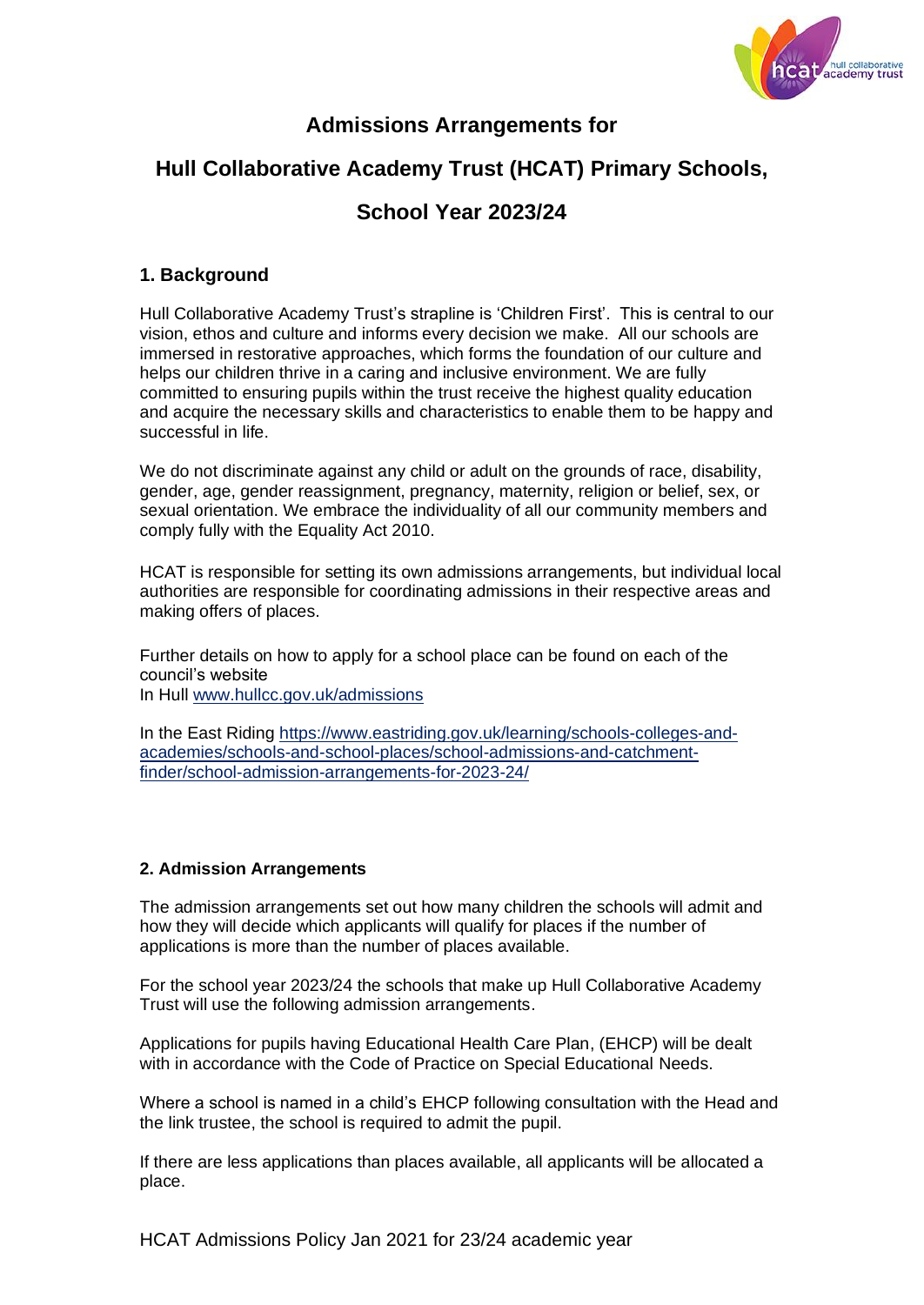

Applications by parents of children who wish to defer their child's admission until the following year will be assessed on a case-by-case basis by each school.

After the allocation of EHCP pupils, where the number of applications is greater than the remaining places the following criteria will be applied in the order set out below:

- **1. Children in public care at the time when preferences are expressed and who are still in public care at the time of their admission to school, and those who have been previously looked after** *(see note (i))*
- **2. Having a brother or sister who will be attending the school at the expected time of admission and resident in the catchment area of the school.** *(see notes (ii) and (iii))*
- *3.* **Having a brother or sister who will be attending the school at the expected time of admission but not a resident in the catchment area of the school.** *(see note (ii))*
- **4. Having attended a HCAT Primary School nursery (Foundation One) for at least the three terms prior to admission into the reception class (Foundation Two).**
- *5.* **A resident in the catchment area of the school, but not having a brother or sister who will be attending the school at the expected time of admission and** *(see note ii)*
- *6.* **A child whose parent is a member of staff at the school. (***see note v)*
- **7. Geographical, with priority being given to those living nearest to the school.** *(see note (iv))*

## **Notes**

(i) The highest priority must be given to looked after children  $<sup>1</sup>$  and children who were</sup> looked after, but ceased to be so because they were adopted  $2$  (or became subject to a residence order<sup>3</sup> or special guardianship order  $4$ ). Further references to previously looked after children in the Code means children who were adopted (or subject to residence orders or special guardianship orders) immediately following having been looked after.

- 1. A 'looked after child' is a child who is (a) in the care of a local authority, or (b) being provided with accommodation by a local authority in the exercise of their social services function (see the definition in section 22(1) of the Children Act 1989)
- 2. Under the terms of the Adoption and Children Act 2002. See section 46 (adoption orders)
- 3. Under the terms of the Children Act 1989. See section 8 which defines a 'residence order' as an order settling the arrangements to be made as to the person with whom the child is to live
- 4. See section 14A of the Children Act 1989 which defines a 'special guardianship order' as an order.
- 5. This includes children who have been in state care outside England and have been adopted. State Care includes those looked after by a public authority, a religious organisation or another provider of care whose sole purpose is to benefit society. The care may have been provided in orphanages or other settings.

(ii) Brothers and sisters include children with the same natural parents living at the same address children with the same natural parents living at different addresses (e.g. due to separation of natural parents) half- brothers/sisters living at the same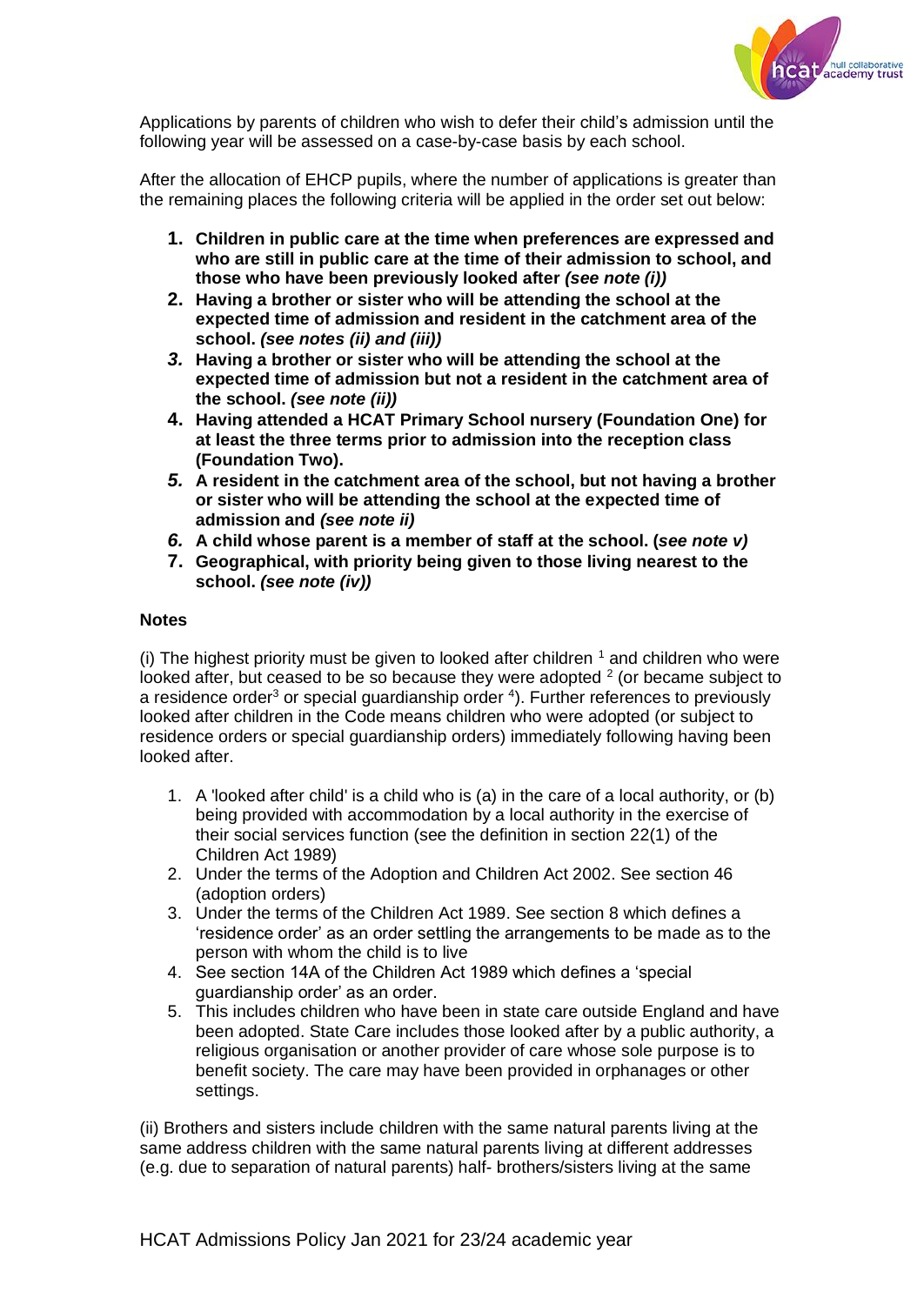

address step – brothers/sisters living at the same address - children living as part of the same family unit with their parents/guardians at the same address.

(iii) Residence is defined as the normal family address where the child resides. The qualification date is the closing date for applications under the coordinated admissions scheme. (Where families change normal address after the closing date but before the allocation process has finished this can be considered under the review procedure). See catchment area map for community schools.

Where parents live at separate addresses and have joint custody, the address used will be the one where the child spends the main part of the school week (i.e. Sunday night to Thursday night inclusive). Childcare arrangements involving relatives' addresses do not qualify as normal family addresses for this purpose unless there is a court Residence Order in place.

(iv) The measurement of distance is the shortest available safe route for pedestrians along footpaths, using footpaths alongside roads marked on the current street map of the City. Front entrance of home property (residence) to main entrance of school site is used. For schools in the East Riding measurement is as follows: - Where distance from the child's home to school has to be measured, the Council uses a computer GIS mapping system using Ordnance Survey information, to measure the distance and adopts the address points for the child's home and the school as recorded on the Local Land & Property Gazetteer, (referred to as LLPG). The actual distance measured is a straight line from the LLPG recorded address point for the child's normal home address to the LLPG recorded address point for the school.

If a school has a split site, the distance will be measured to the LLPG address point for the school site which is appropriate for the child's year group. The distance will be measured on the School Admissions team's computerised GIS mapping system using Ordnance Survey information.

Crown servants Paragraph 2.18 of the School Admissions Code requires that for families of UK service personnel with a confirmed posting to their area or Crown servants returning from overseas to live in that area, admission authorities must allocate a school place in advance of their move, provided their application is accompanied by an official letter declaring a relocation date and unit address or quartering address

(v) Where the member of staff has been employed at the school for two or more years at the time at which the application for admission to the school is made, **or** the member of staff is recruited to fill a vacant post for which there is a demonstrable skill shortage

#### **Tie Break**

If we have more applications meeting one of these priorities than there are places available, we will offer places in order of distance from the school – so those living closer to the school would be offered a place before those living further away, when measured in a straight line. (see note iv).

In the unlikely event there are insufficient places for two (or more) pupils living in the same building (e.g. flats) or otherwise equidistant from the school, then any final place will be allocated by the drawing of lots, witnessed by an independent person.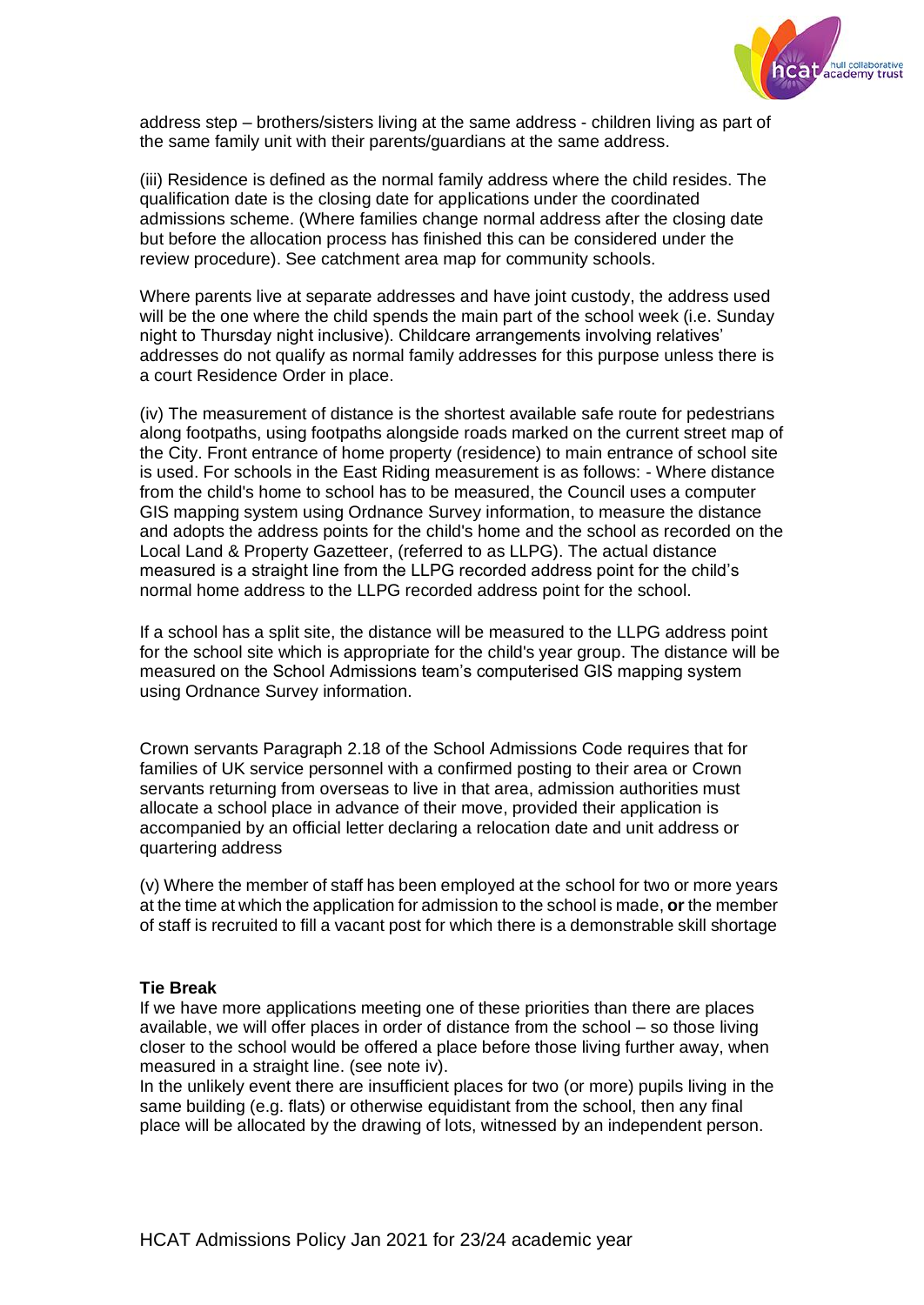

The drawing of lots for random allocation will not be applied to siblings from the same family where they are tied for the final place. We will admit them all, exceeding the PAN for the school.

# **Fair Access Protocol**

Local Authorities are required to have Fair Access Protocols in order to make sure that unplaced children who live in the home local authority, especially the most vulnerable, are offered a place at a suitable school as quickly as possible. This includes admitting children above the published admissions number to schools that are already full. Pupils allocated under fair access protocols will take precedence over those on a waiting list.

## **Admission of summer born children into reception year:**

Almost all children start the reception year in the September of the academic year they turn 5. In exceptional circumstances parents of summer born children (those born between 1<sup>st</sup> April and 31<sup>st</sup> August) may request in writing to defer entry to join their peers later in the same academic year.

#### **Requests for the admission of children outside their normal age group:**

On rare occasions the parents of summer born children (those born between 1<sup>st</sup> April and  $31<sup>st</sup>$  August) may request at the time of application that their child starts school a whole academic year later outside of their normal age group.

Any parent wishing to do so should make this clear, in writing and their reasons for such a request. Parents do not have the right to insist on their child being admitted into a particular age group – this is a decision for the Academy Trust (Admissions Authority).

Decisions will take into account the following factors:

- the parent's views;
- any available information about the child's academic, social and emotional development;
- where relevant, their medical history and the views of a medical professional;
- whether they have previously been educated out of their normal age group;
- any evidence that the child may naturally have fallen into a lower age group if it were not for being born prematurely;
- the views of the head teacher.

#### *There is no statutory right of appeal when a place is offered but it is not in the parents' preferred age group.*

If parents/carers are unhappy with Trust's decision to refuse their child a place out of their normal age group, complaints should be made through the trust's Complaints Policy.

#### **In-year admissions**

A parent can apply for a place for their child at any school, at any time. Applications should be made to the appropriate local authority. Our schools will accept admissions up to the Current Admission Number of the respective year groups at the point of entry. In the event that this would cause an infant class to be unlawfully large or would cause prejudice to the provision of efficient education or the efficient use of resources it may be necessary to refuse a place although the year group has not reached the school's published admission number. If there are more applications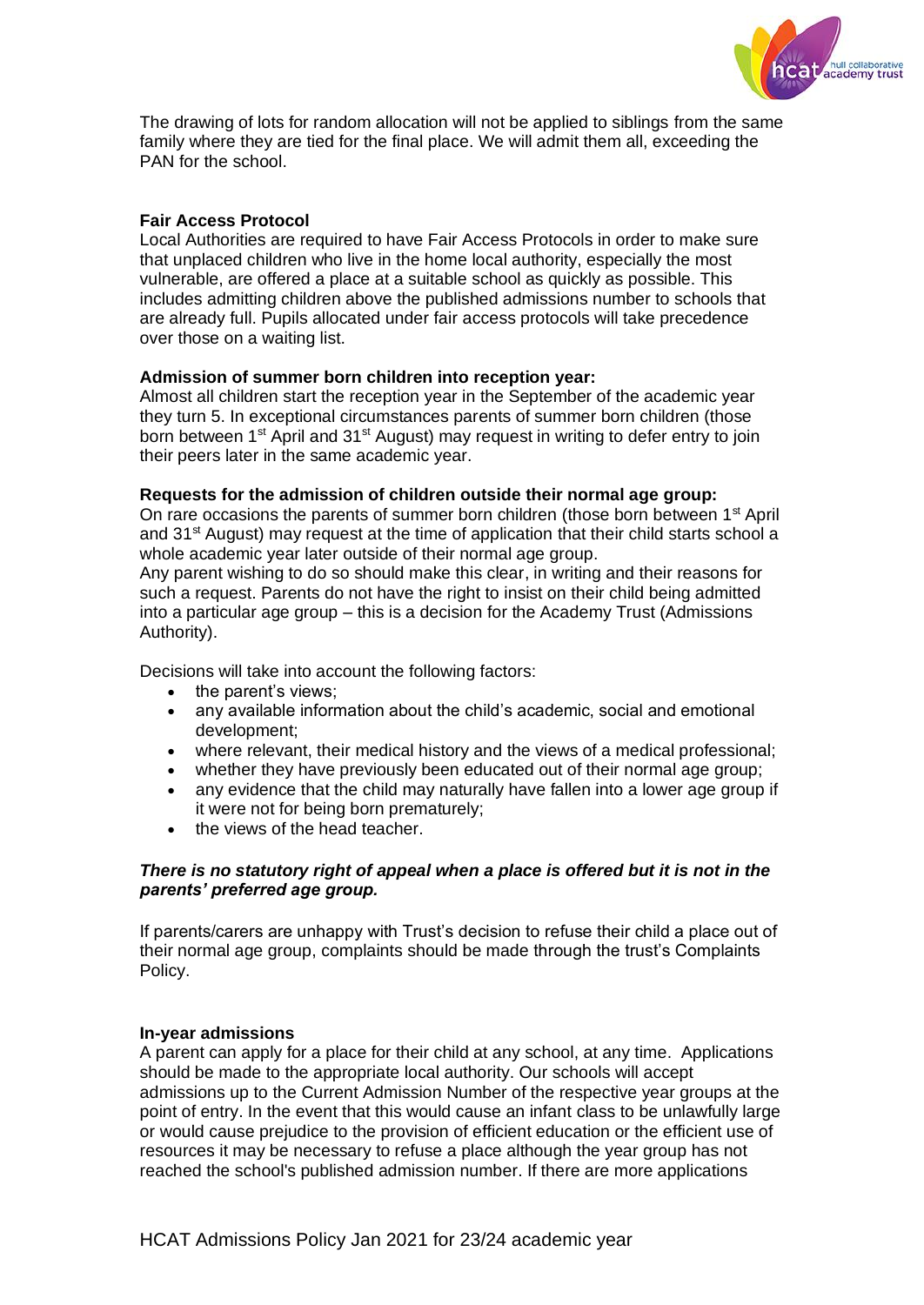

than places, then the oversubscription criteria will be used to decide who should be offered the place. If it is necessary to refuse a place, then applicants will be informed of their right of appeal.

### **Multiple Births and Brothers and Sisters in the Same Year Group**

If twins, multiple birth children or brothers and sisters in the same year group are split by operation of the oversubscription criteria, the school will go above its published admission number to accommodate all children unless this would make the class too large and prejudice the education of the other children or if this would breach infant class size limits.

#### **Fraudulent or Misleading Applications**

Our schools reserve the right to check any address and other information provided so we can apply the oversubscription criteria accurately and fairly. As an admission authority we have the right to investigate any concerns we may have about your application and to withdraw the offer of a place if we consider there is evidence that you have made a fraudulent claim or provided misleading information, for example if a false address was given which denied a place to a child with a stronger claim.

#### **Waiting Lists**

In the event of a place not being available, the academy will maintain a waiting list until the end of the autumn term for all normal round admissions. In the event of either a written request from a parent or an unsuccessful appeal, the \*LA will maintain a waiting list for all year groups for the duration of the academic year. *\*The East Riding only hold waiting lists for the year of entry, not for all year groups and only until 31 December.*

## **Appeals**

An appeal form and guidance will either be included with the allocation letter or provided on request, we would refer you to the specific LA website for how this is administered. The completed form should be returned to the admissions team by the date specified on the appeal form. Appeals for normal round admissions will be heard within 40 academy days of the closing date for appeals by an independent appeal panel arranged locally and 30 days for in-year admissions. For more information, please contact:

## **Hull**

Admissions team Children and young people's services Hull City Council Treasury Building Guildhall Road Hull HU1 2AB Tel: 01482 300 300 Email: [lsadmissions@hullcc.gov.uk](mailto:lsadmissions@hullcc.gov.uk) 

## **East Riding**

School Admissions Team Tel: (01482) 392100 Email: [schooladmissions@eastriding.gov.uk](mailto:schooladmissions@eastriding.gov.uk?subject=Query%20from%20www.eastriding.gov.uk)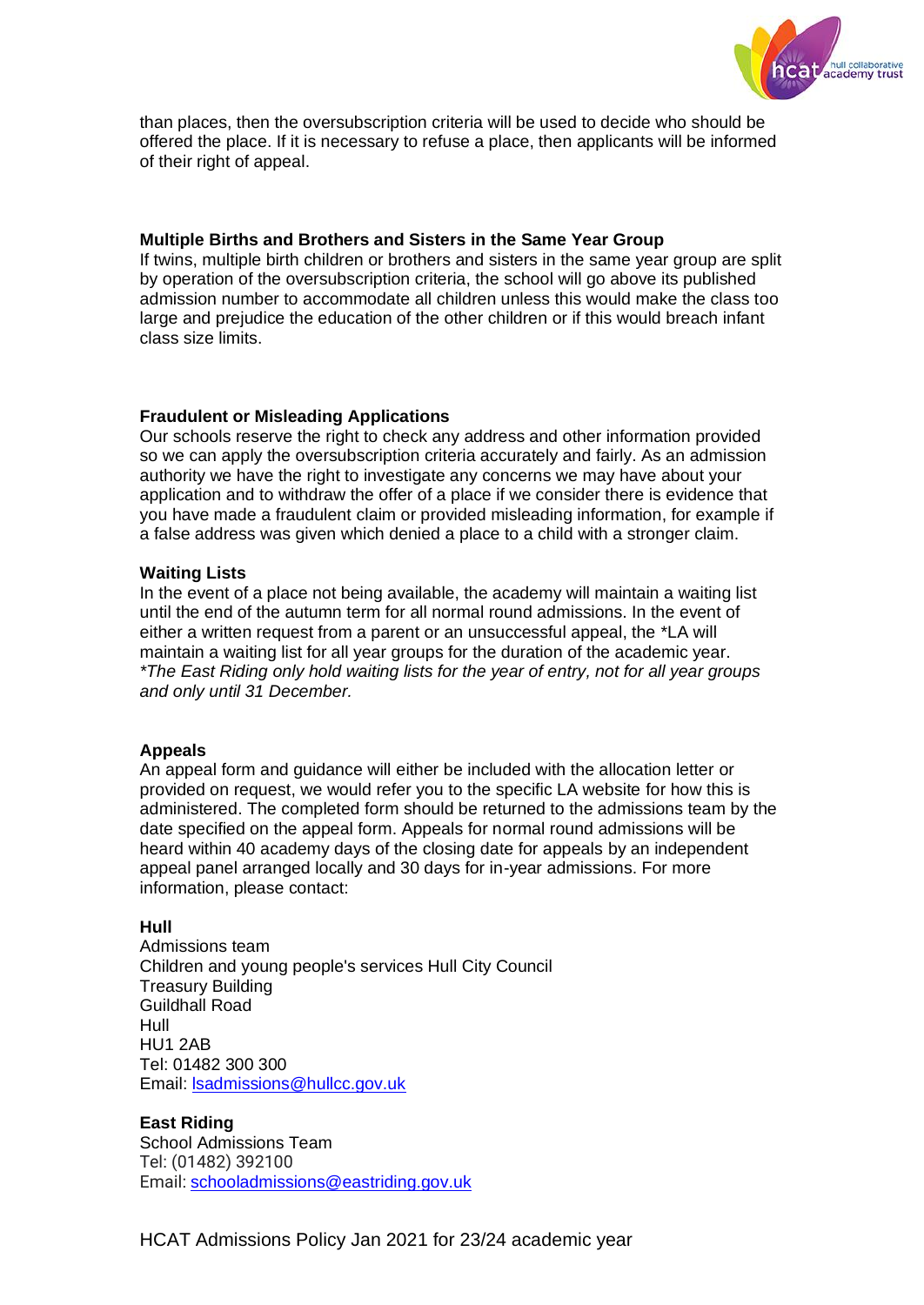

If the appeal is unsuccessful, the options are then as follows:

• accept a place at the academy allocated.

• consider requesting a place at an alternative primary academy which still has vacancies.

• appeal against the decision of the admissions authority to an independent panel, which will consider the matter. Appeals may still be submitted for the preferred academy when a child is allocated to the second or third preference.

#### **3. Enhanced Resource Base**

On the site of Wansbeck Primary School is The Arc which is an Enhanced Resource Base.

All children and young people attending have an Education, Health and Care Plan (EHCP), which is reviewed annually.

The Local Authority determines which pupils are admitted to the school and supports those pupils placed here. The Local Authority moderates all applications and decides which pupils are most suitable for placement, in agreement with the school.

There is an appeal process for families who make an unsuccessful bid for a place at the school for their child.

#### **4. Published Admissions Number**

The published admissions numbers for the Academy Trust schools for the school year 2023/24 are as follows:

|                    | <b>PAN</b> |
|--------------------|------------|
| <b>Bellfield</b>   | .30        |
| Collingwood        | 45         |
| <b>Eastfield</b>   | .90        |
| <b>Thoresby</b>    | .75        |
| Wansbeck           | 30         |
| <b>Dorchester</b>  | 45         |
| <b>Sutton Park</b> | 60         |
| Westcott           | 60         |
| Wheeler            | 60         |